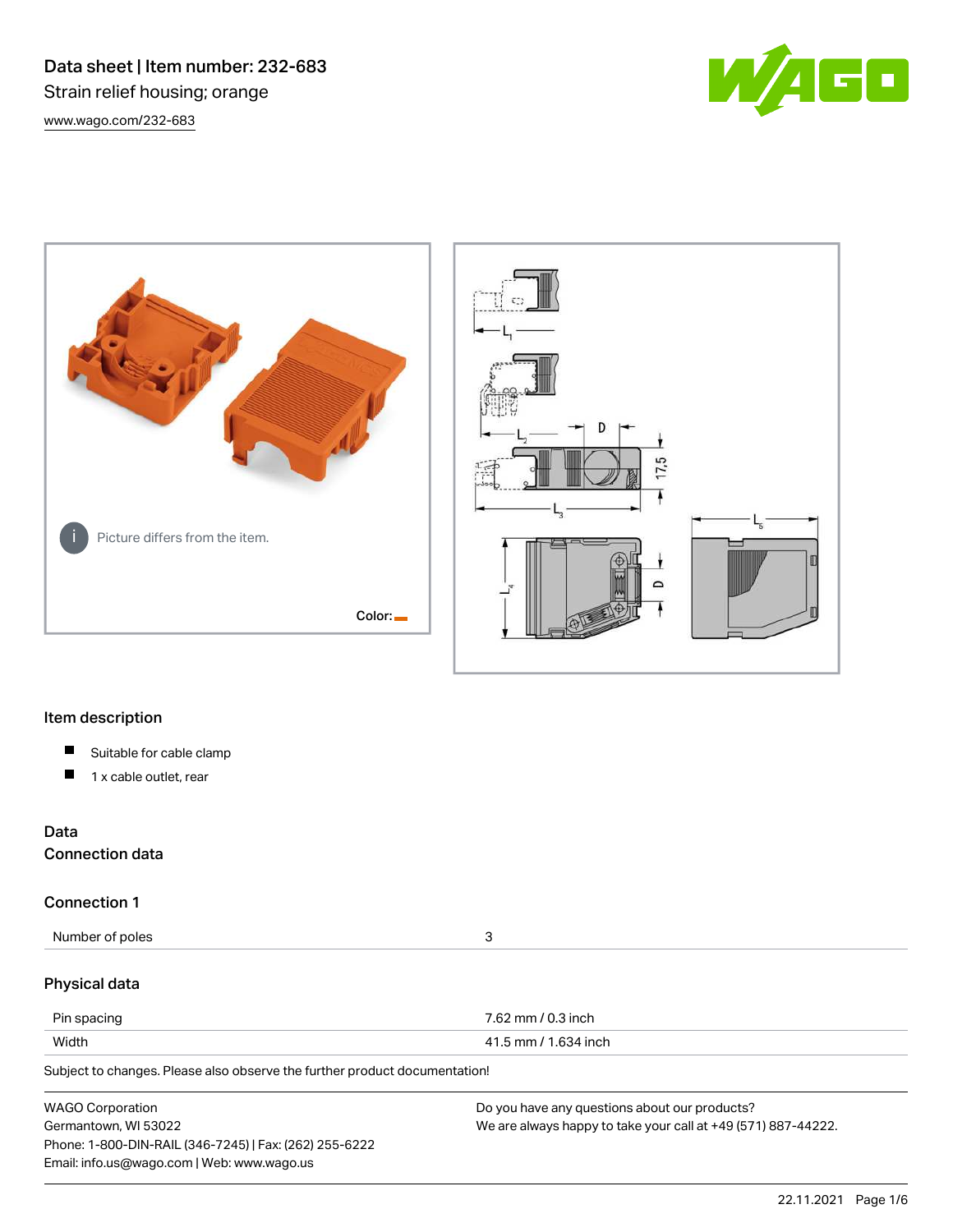[www.wago.com/232-683](http://www.wago.com/232-683)



| Height | 17.5 mm / 0.689 inch |
|--------|----------------------|
| Depth  | 23 mm / 0.906 inch   |

### Mechanical data

Suitable for standard male and female connectors

### Material data

| Color                       | orange           |
|-----------------------------|------------------|
| Insulation material         | Polyamide (PA66) |
| Flammability class per UL94 | V0               |
| Fire load                   | 0.179 MJ         |
| Weight                      | 6g               |

### Commercial data

| Product Group         | 3 (Multi Conn. System) |
|-----------------------|------------------------|
| PU (SPU)              | 25 Stück               |
| Packaging type        | box                    |
| Country of origin     | DE                     |
| <b>GTIN</b>           | 4017332259811          |
| Customs tariff number | 8538908160             |

# Approvals / Certificates

### Ship Approvals

| Logo | Approval                                  | <b>Additional Approval Text</b> | Certificate<br>name              |
|------|-------------------------------------------|---------------------------------|----------------------------------|
| ABS  | <b>ABS</b><br>American Bureau of Shipping | $\overline{\phantom{0}}$        | 19-<br>HG15869876-<br><b>PDA</b> |

### Optional accessories

#### Marking accessories

| Marker |                                                                                                                                       |                                   |
|--------|---------------------------------------------------------------------------------------------------------------------------------------|-----------------------------------|
| O      | Item no.: 2009-115/000-002<br>WMB-Inline; for Smart Printer; 1500 pieces on roll; stretchable 5 - 5.2 mm; plain; snap-on type; yellow | www.wago.com/2009-115<br>/000-002 |

Subject to changes. Please also observe the further product documentation!

WAGO Corporation Germantown, WI 53022 Phone: 1-800-DIN-RAIL (346-7245) | Fax: (262) 255-6222 Email: info.us@wago.com | Web: www.wago.us

Do you have any questions about our products? We are always happy to take your call at +49 (571) 887-44222.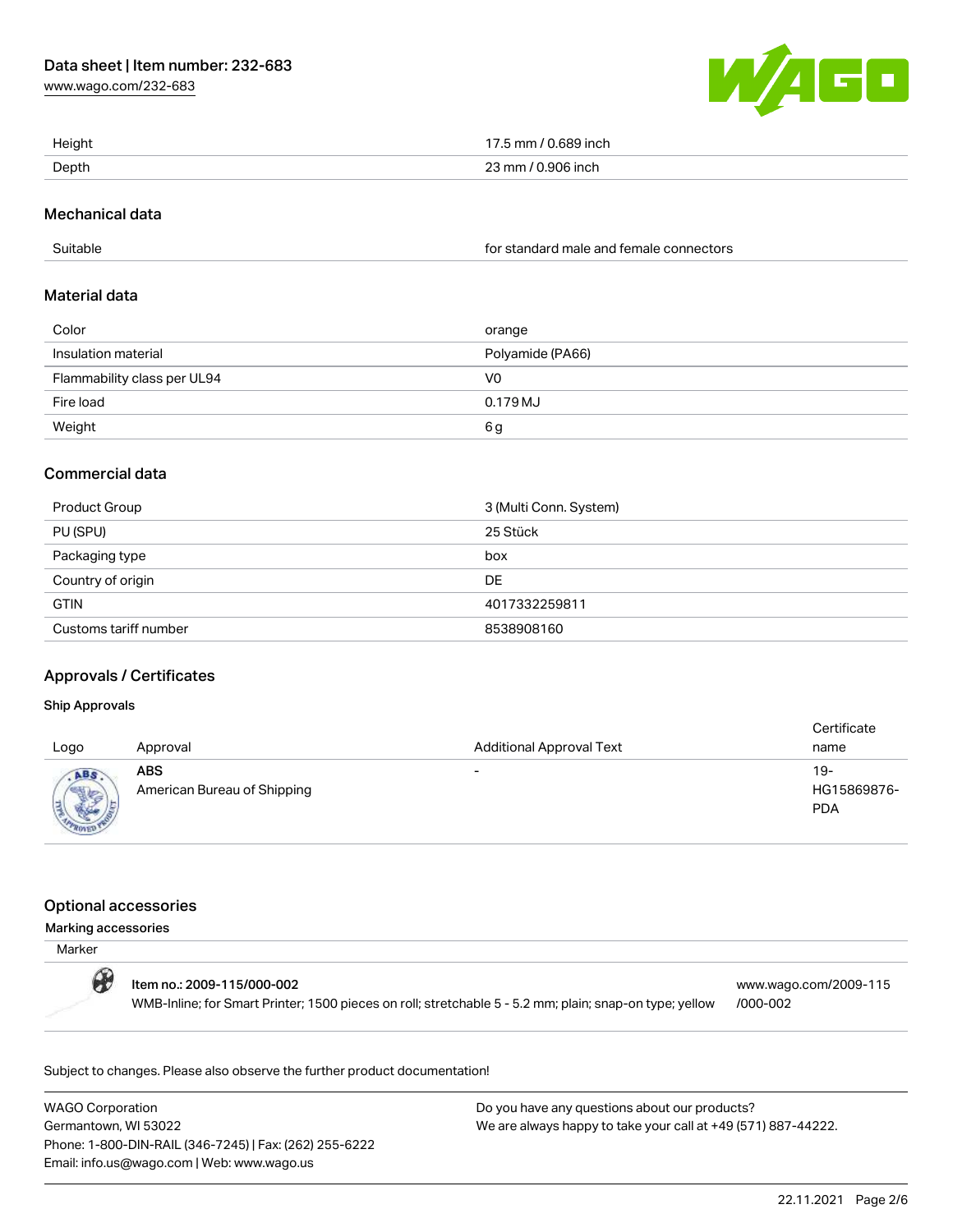

|                       | Item no.: 2009-115/000-007<br>WMB-Inline; for Smart Printer; 1500 pieces on roll; stretchable 5 - 5.2 mm; plain; snap-on type; gray                        | www.wago.com/2009-115<br>/000-007 |
|-----------------------|------------------------------------------------------------------------------------------------------------------------------------------------------------|-----------------------------------|
| $\circledast$         | Item no.: 2009-115/000-017<br>WMB-Inline; for Smart Printer; 1500 pieces on roll; stretchable 5 - 5.2 mm; plain; snap-on type; light<br>green              | www.wago.com/2009-115<br>/000-017 |
| ₩                     | Item no.: 2009-115/000-023<br>WMB-Inline; for Smart Printer; 1500 pieces on roll; stretchable 5 - 5.2 mm; plain; snap-on type; green                       | www.wago.com/2009-115<br>/000-023 |
| $\boldsymbol{\theta}$ | Item no.: 2009-115/000-024<br>WMB-Inline; for Smart Printer; 1500 pieces on roll; stretchable 5 - 5.2 mm; plain; snap-on type; violet                      | www.wago.com/2009-115<br>/000-024 |
| $\partial\!\!\!\!/\,$ | Item no.: 2009-115<br>WMB-Inline; for Smart Printer; 1500 pieces on roll; stretchable 5 - 5.2 mm; plain; snap-on type; white                               | www.wago.com/2009-115             |
|                       | Item no.: 793-5501/000-007<br>WMB marking card; as card; for terminal block width 5 - 17.5 mm; stretchable 5 - 5.2 mm; plain; snap-on<br>type; gray        | www.wago.com/793-5501<br>/000-007 |
|                       | Item no.: 793-5501/000-012<br>WMB marking card; as card; for terminal block width 5 - 17.5 mm; stretchable 5 - 5.2 mm; plain; snap-on<br>type; orange      | www.wago.com/793-5501<br>/000-012 |
|                       | Item no.: 793-5501/000-014<br>WMB marking card; as card; for terminal block width 5 - 17.5 mm; stretchable 5 - 5.2 mm; plain; snap-on<br>type; brown       | www.wago.com/793-5501<br>/000-014 |
|                       | Item no.: 793-5501/000-017<br>WMB marking card; as card; for terminal block width 5 - 17.5 mm; stretchable 5 - 5.2 mm; plain; snap-on<br>type; green       | www.wago.com/793-5501<br>/000-017 |
| <b>ALL 1 1 1</b>      | Item no.: 793-5501/000-023<br>WMB marking card; as card; for terminal block width 5 - 17.5 mm; stretchable 5 - 5.2 mm; plain; snap-on<br>type; light green | www.wago.com/793-5501<br>/000-023 |
|                       | Item no.: 793-5501/000-024<br>WMB marking card; as card; for terminal block width 5 - 17.5 mm; stretchable 5 - 5.2 mm; plain; snap-on<br>type; violet      | www.wago.com/793-5501<br>/000-024 |

Subject to changes. Please also observe the further product documentation!

WAGO Corporation Germantown, WI 53022 Phone: 1-800-DIN-RAIL (346-7245) | Fax: (262) 255-6222 Email: info.us@wago.com | Web: www.wago.us

Do you have any questions about our products? We are always happy to take your call at +49 (571) 887-44222.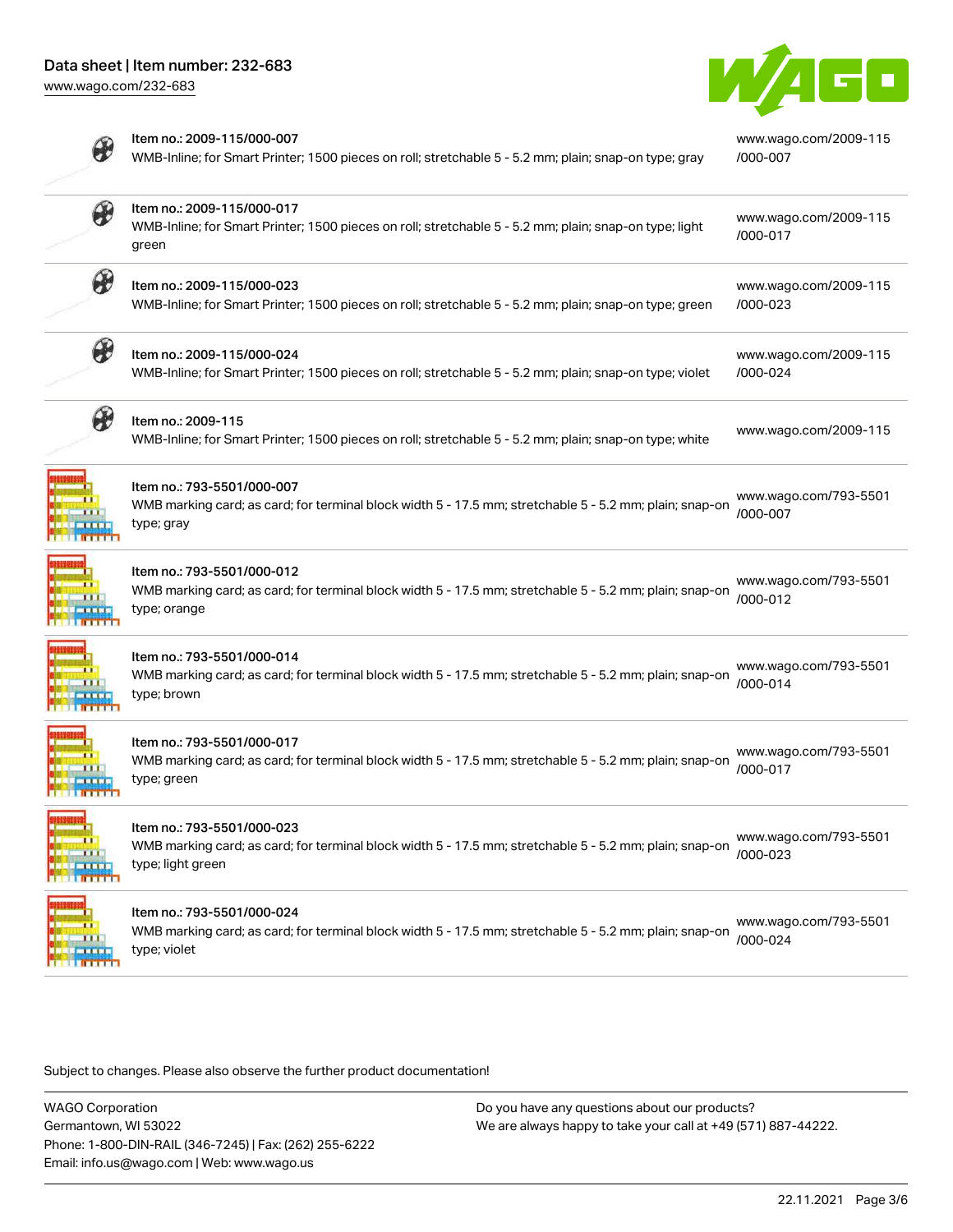# Data sheet | Item number: 232-683

[www.wago.com/232-683](http://www.wago.com/232-683)



#### Item no.: 793-501/000-002

Item no.: 793-501/000-012

Item no.: 793-501/000-023

Item no.: 793-501/000-006

Item no.: 793-501/000-005

Item no.: 793-501

WMB marking card; as card; not stretchable; plain; snap-on type; yellow



[www.wago.com/793-501](http://www.wago.com/793-501/000-002) [/000-002](http://www.wago.com/793-501/000-002)

[www.wago.com/793-501](http://www.wago.com/793-501/000-007)

[www.wago.com/793-501](http://www.wago.com/793-501/000-017)

[/000-007](http://www.wago.com/793-501/000-007)

[/000-017](http://www.wago.com/793-501/000-017)

# Item no.: 793-501/000-007 WMB marking card; as card; not stretchable; plain; snap-on type; gray

 $\mathbf{H}$ **TELETING** 

 $\blacksquare$ 

 $\overline{0}$   $\overline{1}$   $\overline{1}$   $\overline{1}$ 

| Item no.: 793-501/000-017                                                    |
|------------------------------------------------------------------------------|
| WMB marking card; as card; not stretchable; plain; snap-on type; light green |

WMB marking card; as card; not stretchable; plain; snap-on type; orange

WMB marking card; as card; not stretchable; plain; snap-on type; green

WMB marking card; as card; not stretchable; plain; snap-on type; blue

WMB marking card; as card; not stretchable; plain; snap-on type; red

WMB marking card; as card; not stretchable; plain; snap-on type; violet

[www.wago.com/793-501](http://www.wago.com/793-501/000-012)

[/000-012](http://www.wago.com/793-501/000-012)

[www.wago.com/793-501](http://www.wago.com/793-501/000-023) [/000-023](http://www.wago.com/793-501/000-023)

[www.wago.com/793-501](http://www.wago.com/793-501/000-006) [/000-006](http://www.wago.com/793-501/000-006)

[www.wago.com/793-501](http://www.wago.com/793-501/000-005) [/000-005](http://www.wago.com/793-501/000-005)

[www.wago.com/793-501](http://www.wago.com/793-501)<br>WMB marking card; as card; not stretchable; plain; snap-on type; white

[www.wago.com/793-501](http://www.wago.com/793-501/000-024) [/000-024](http://www.wago.com/793-501/000-024)

**TTTT** 

Item no.: 793-5501/000-005

Item no.: 793-501/000-024

WMB marking card; as card; for terminal block width 5 - 17.5 mm; stretchable 5 - 5.2 mm; plain; snap-on type; red [www.wago.com/793-5501](http://www.wago.com/793-5501/000-005) [/000-005](http://www.wago.com/793-5501/000-005)

**ALL LE INTERN** 

Item no.: 793-5501/000-002

WMB marking card; as card; for terminal block width 5 - 17.5 mm; stretchable 5 - 5.2 mm; plain; snap-on type; yellow [www.wago.com/793-5501](http://www.wago.com/793-5501/000-002) [/000-002](http://www.wago.com/793-5501/000-002)

Subject to changes. Please also observe the further product documentation!

WAGO Corporation Germantown, WI 53022 Phone: 1-800-DIN-RAIL (346-7245) | Fax: (262) 255-6222 Email: info.us@wago.com | Web: www.wago.us Do you have any questions about our products? We are always happy to take your call at +49 (571) 887-44222.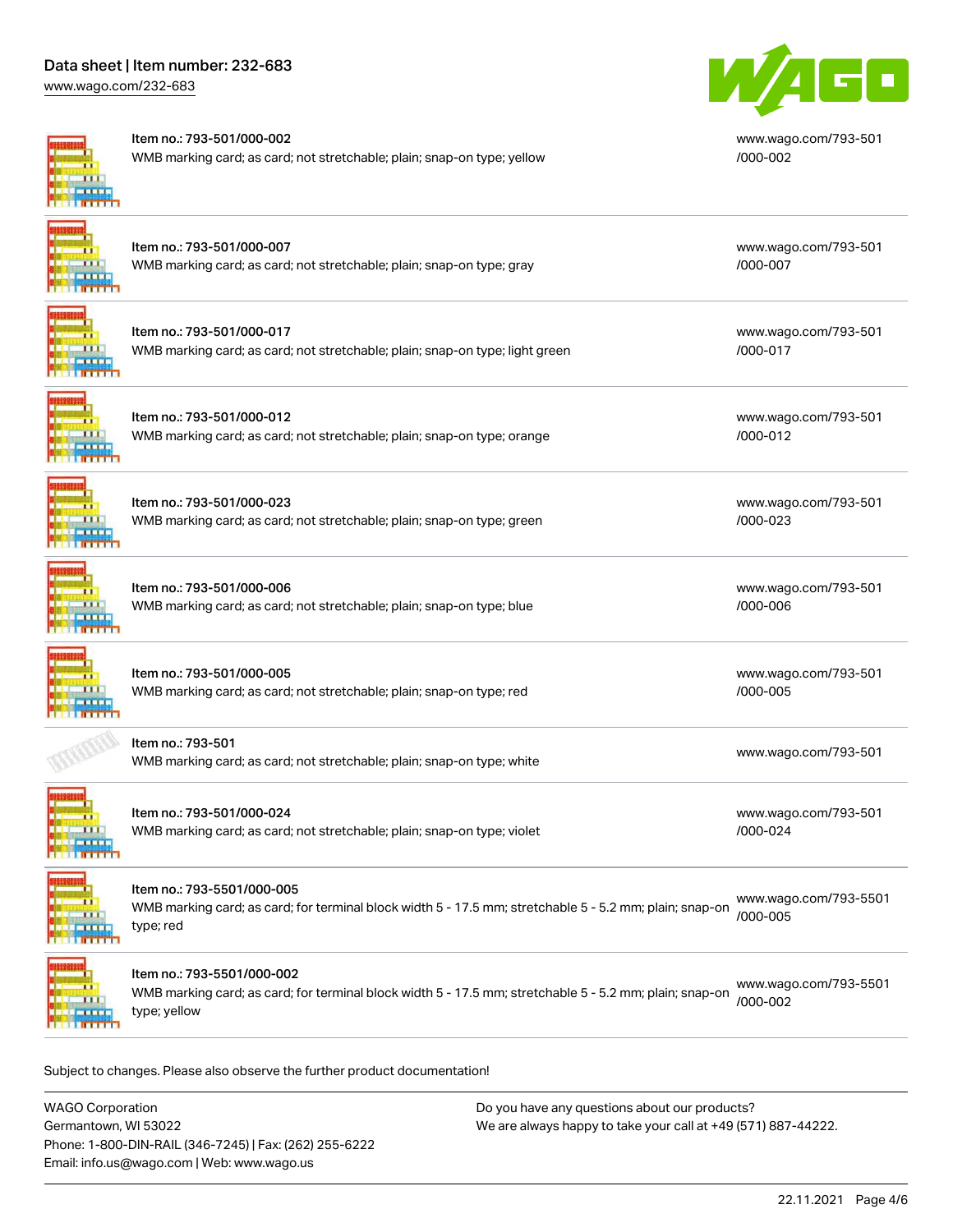[www.wago.com/232-683](http://www.wago.com/232-683)



[www.wago.com/2009-115](http://www.wago.com/2009-115/000-012)

[www.wago.com/2009-115](http://www.wago.com/2009-115/000-006)

[/000-006](http://www.wago.com/2009-115/000-006)



#### Item no.: 793-5501/000-006

WMB marking card; as card; for terminal block width 5 - 17.5 mm; stretchable 5 - 5.2 mm; plain; snap-on [www.wago.com/793-5501](http://www.wago.com/793-5501/000-006) type; blue [/000-006](http://www.wago.com/793-5501/000-006)

### Item no.: 793-5501

WMB marking card; as card; for terminal block width 5 - 17.5 mm; stretchable 5 - 5.2 mm; plain; snap-on [www.wago.com/793-5501](http://www.wago.com/793-5501) type; white

Fixing screws; for cable clamp; 4- to 6-pole [www.wago.com/209-176](http://www.wago.com/209-176)



### Item no.: 2009-115/000-012

WMB-Inline; for Smart Printer; 1500 pieces on roll; stretchable 5 - 5.2 mm; plain; snap-on type; orange [/000-012](http://www.wago.com/2009-115/000-012)



### Item no.: 2009-115/000-006

WMB-Inline; for Smart Printer; 1500 pieces on roll; stretchable 5 - 5.2 mm; plain; snap-on type; blue

#### **Mounting**

|  | Mounting accessories                     |
|--|------------------------------------------|
|  | Item no.: 209-173                        |
|  | Fiving serow: for eable elamp: 7 or more |

| 115111110 2037170                              |                      |
|------------------------------------------------|----------------------|
|                                                | www.wago.com/209-173 |
| Fixing screw; for cable clamp; 7 or more poles |                      |

| ۰.<br>. .<br>٠<br>× |  |
|---------------------|--|
|                     |  |



# Item no.: 209-177

Item no.: 209-176

nem no... 209-177<br>Cable clamp; for strain relief; 4- to 6-pole [www.wago.com/209-177](http://www.wago.com/209-177)

# Downloads Documentation

### Additional Information Technical explanations 2019 Apr 3 pdf 2.0 MB [Download](https://www.wago.com/global/d/1435602)

# CAD files

### CAE data

| EPLAN Data Portal 232-683 | URL | Download |
|---------------------------|-----|----------|
|                           |     |          |

# Environmental Product Compliance

### Compliance Search

Environmental Product Compliance 232-683

Subject to changes. Please also observe the further product documentation!

| WAGO Corporation                                       |  |
|--------------------------------------------------------|--|
| Germantown. WI 53022                                   |  |
| Phone: 1-800-DIN-RAIL (346-7245)   Fax: (262) 255-6222 |  |
| Email: info.us@wago.com   Web: www.wago.us             |  |

Do you have any questions about our products? We are always happy to take your call at +49 (571) 887-44222.

URL [Download](https://www.wago.com/global/d/ComplianceLinkMediaContainer_232-683)